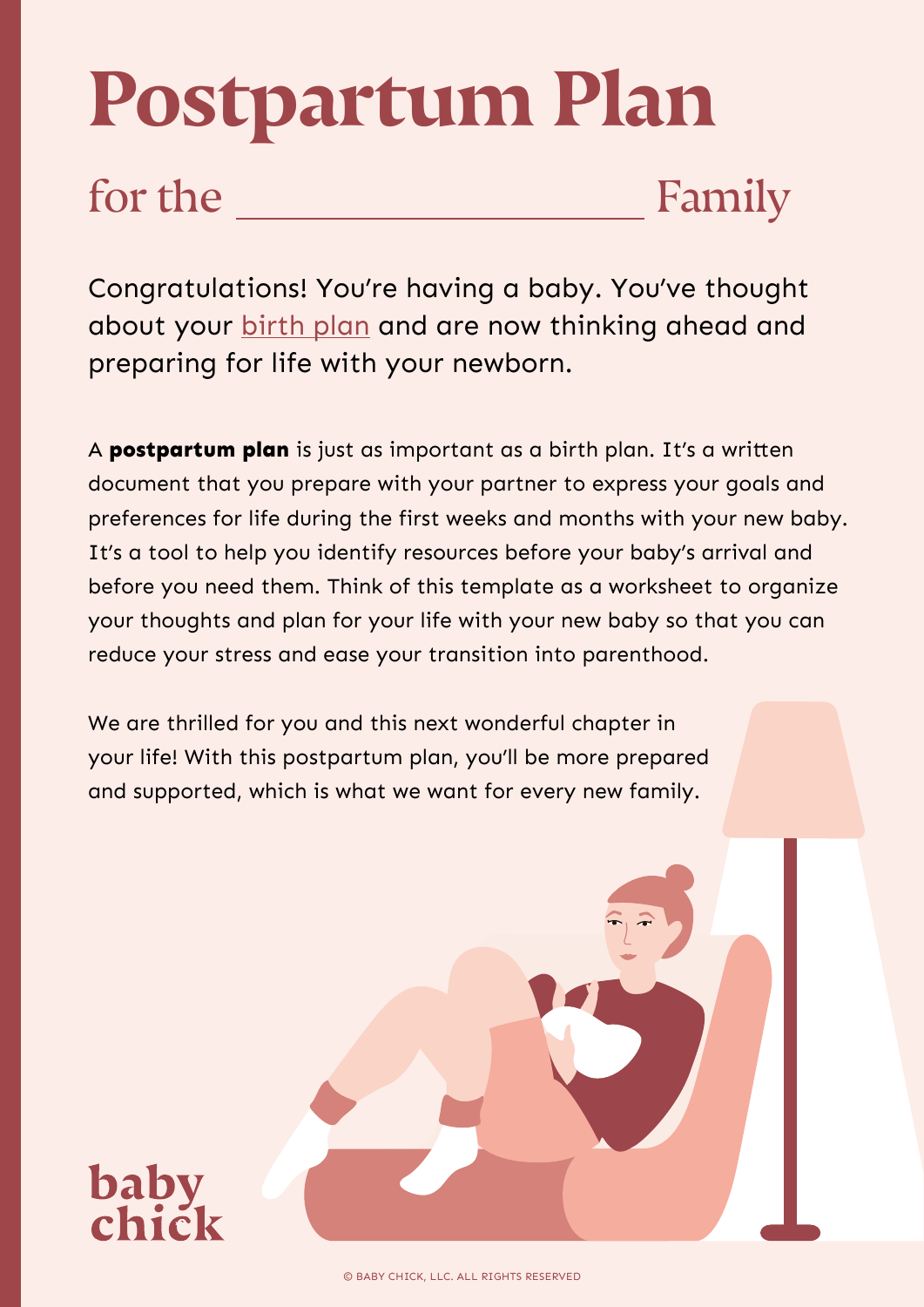## **1. Parental Leave**

### **Who is staying home?**

\_\_\_ Mom \_\_\_ Partner

### **How long will you stay home after the birth?**

Mom and the set of the set of the set of the set of the set of the set of the set of the set of the set of the set of the set of the set of the set of the set of the set of the set of the set of the set of the set of the s

Partner \_\_\_\_\_\_\_\_\_\_\_\_\_\_\_\_\_\_\_\_\_\_\_\_\_\_\_\_\_\_\_\_\_\_\_\_\_\_\_\_\_\_\_\_\_\_\_\_\_\_\_\_\_\_\_\_\_\_\_\_\_\_\_\_\_\_\_\_\_\_\_

\*Talk to your coworkers to ensure that everything is handled while you are away so you are not bothered during this time. Parental leave is not a vacation!

## **2. Visitors**

We expect to have \_\_\_\_\_ visitors the first **3 days**.

We expect to have \_\_\_\_\_ visitors the first **2 weeks**.

Visits should last no longer than \_\_\_\_\_\_\_\_\_\_\_\_\_\_\_\_\_\_\_\_\_\_\_\_\_\_\_\_\_\_\_\_\_\_\_\_\_\_\_\_\_\_\_\_\_\_\_\_.

**Code word or code phrase for partner to help encourage guests to leave is** 

\*Remind visitors to wash their hands when they enter and avoid kissing baby during their visit.

\_\_\_\_\_\_\_\_\_\_\_\_\_\_\_\_\_\_\_\_\_\_\_\_\_\_\_\_\_\_\_\_\_\_\_\_\_\_\_\_\_\_\_\_\_\_\_\_\_\_\_\_\_\_\_\_\_\_\_\_\_\_\_\_\_\_\_\_\_\_\_\_\_\_\_\_\_\_\_\_.

### **A list of tasks that visitors can help with while visiting:**

| __ |  |
|----|--|
|    |  |
| __ |  |
|    |  |
|    |  |
|    |  |

\*Some ideas: empty the dishwasher, fill the dishwasher, watch the baby as mom takes a shower, fold baby laundry, run some errands, entertain older children, walk the dogs.

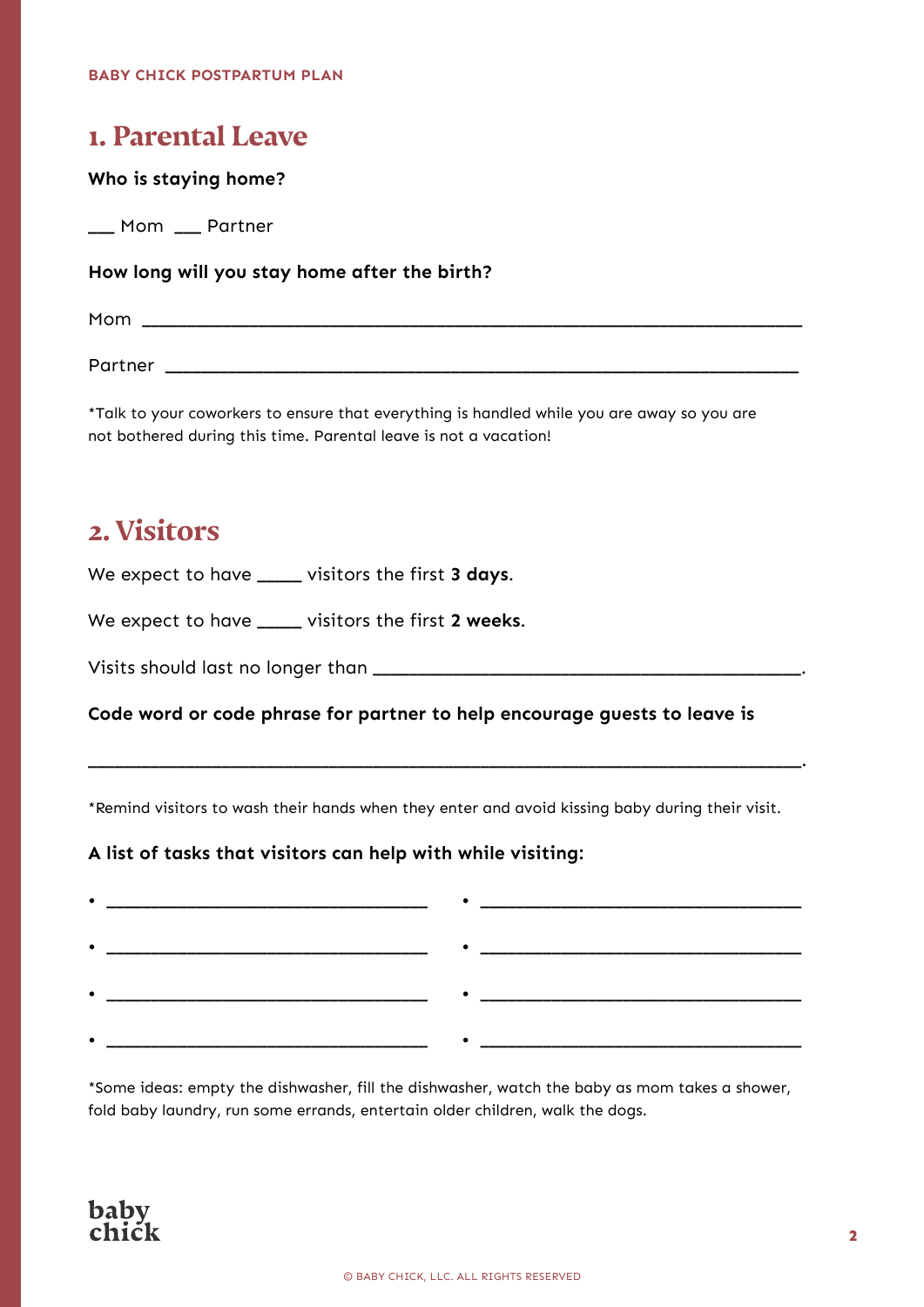## **3. Parenting Roles**

As the **mother**, I expect my **partner's role** to be:

| $\bullet$ |                                                                                                                                                                                                                                      |
|-----------|--------------------------------------------------------------------------------------------------------------------------------------------------------------------------------------------------------------------------------------|
|           |                                                                                                                                                                                                                                      |
| $\bullet$ |                                                                                                                                                                                                                                      |
|           |                                                                                                                                                                                                                                      |
|           |                                                                                                                                                                                                                                      |
|           | As the partner, I expect the mother's role to be:                                                                                                                                                                                    |
|           | <u> 1989 - Johann Harry Harry Harry Harry Harry Harry Harry Harry Harry Harry Harry Harry Harry Harry Harry Harry Harry Harry Harry Harry Harry Harry Harry Harry Harry Harry Harry Harry Harry Harry Harry Harry Harry Harry Ha</u> |

**Parenting/Family Responsibilities:** who will be doing the following? (It may be one of you, both of you, or someone you hire)

\_\_\_\_ Changing diapers

\_\_\_\_ Housecleaning

& their schedules

\_\_\_\_ Grocery shopping

\_\_\_\_ Pet care

- \_\_\_\_ Feeding the baby \_\_\_\_ Caring for the older children
- \_\_\_\_ Calming the baby
- \_\_\_\_ Burping the baby
- \_\_\_\_ Bathing the baby \_\_\_\_ Bills and finances
- \_\_\_\_ Going on walks with the baby
- \_\_\_\_ Meal prep or take-out \_\_\_\_ Other errands
- \_\_\_\_ Laundry

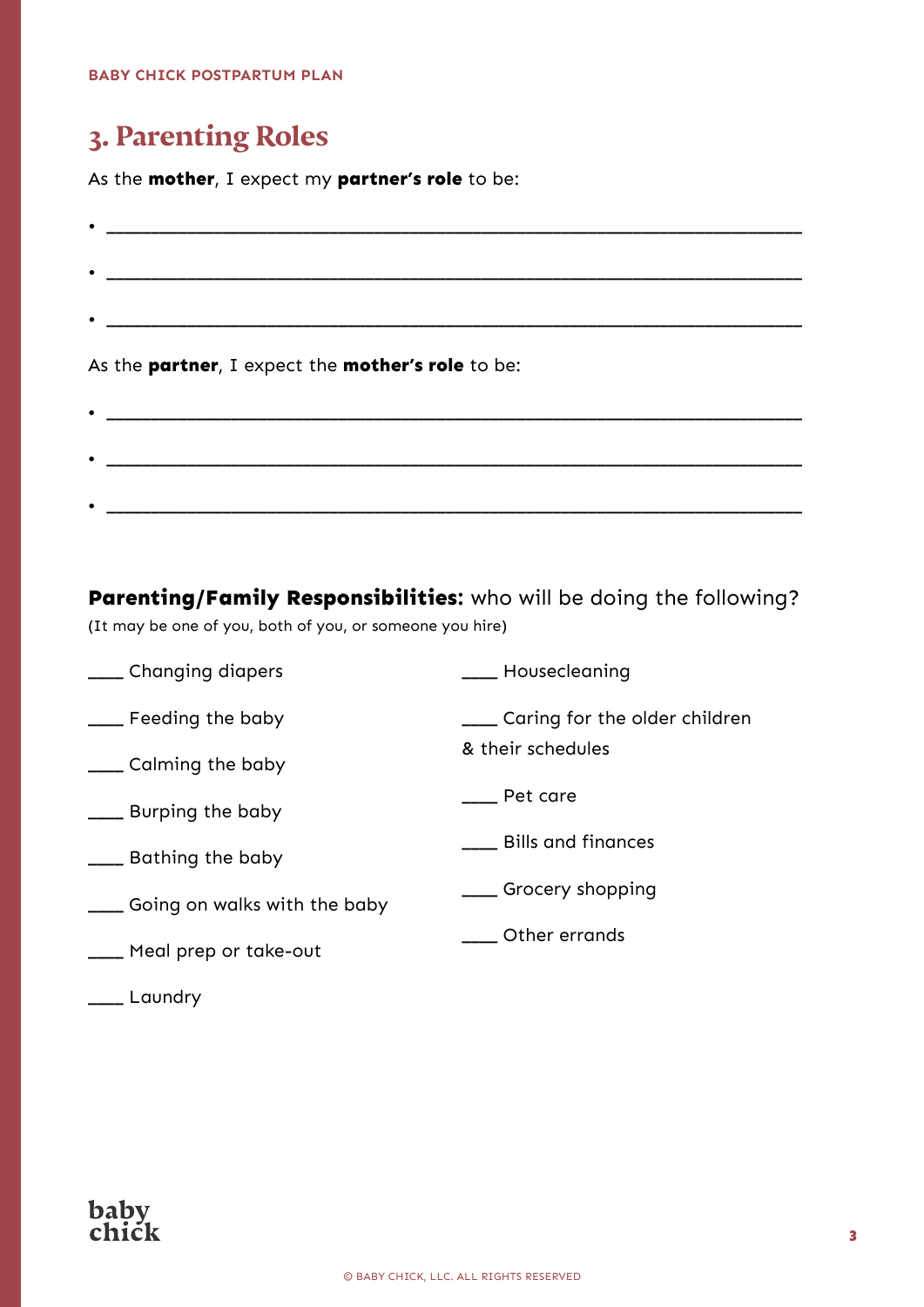## **4. Sleep & Rest**

### **Where will the baby sleep?**

|                                                                                              | ____ Co-sleeping in my bed ______ Crib in his/her own room               |  |  |  |
|----------------------------------------------------------------------------------------------|--------------------------------------------------------------------------|--|--|--|
| In our room but in their own crib/co-sleeper/bassinet/pack n play/Snoo                       |                                                                          |  |  |  |
| Who will care for baby during the day?                                                       |                                                                          |  |  |  |
|                                                                                              | ____ Mom _____ Partner _____ Family Member/Friend _____ Postpartum Doula |  |  |  |
| Who will care for baby at night? (Check all that apply)                                      |                                                                          |  |  |  |
|                                                                                              | ___ Mom ____ Partner ____ Family Member/Friend ____ Postpartum Doula     |  |  |  |
| *Will you and your partner both be getting up at night? (For example, one feeds the baby and |                                                                          |  |  |  |

\*Will you and your partner both be getting up at night? (For example, one feeds the baby and afterwards the other burps the baby, changes the baby, puts baby back to sleep?) Or will you take shifts? (For example, Partner 10pm-1am, Mom 1am-5am, Both 5am-10pm)

### **Who can help you?**

### **1. The morning time?**

| 2. The afternoons/evenings? |  |
|-----------------------------|--|
|                             |  |
|                             |  |
|                             |  |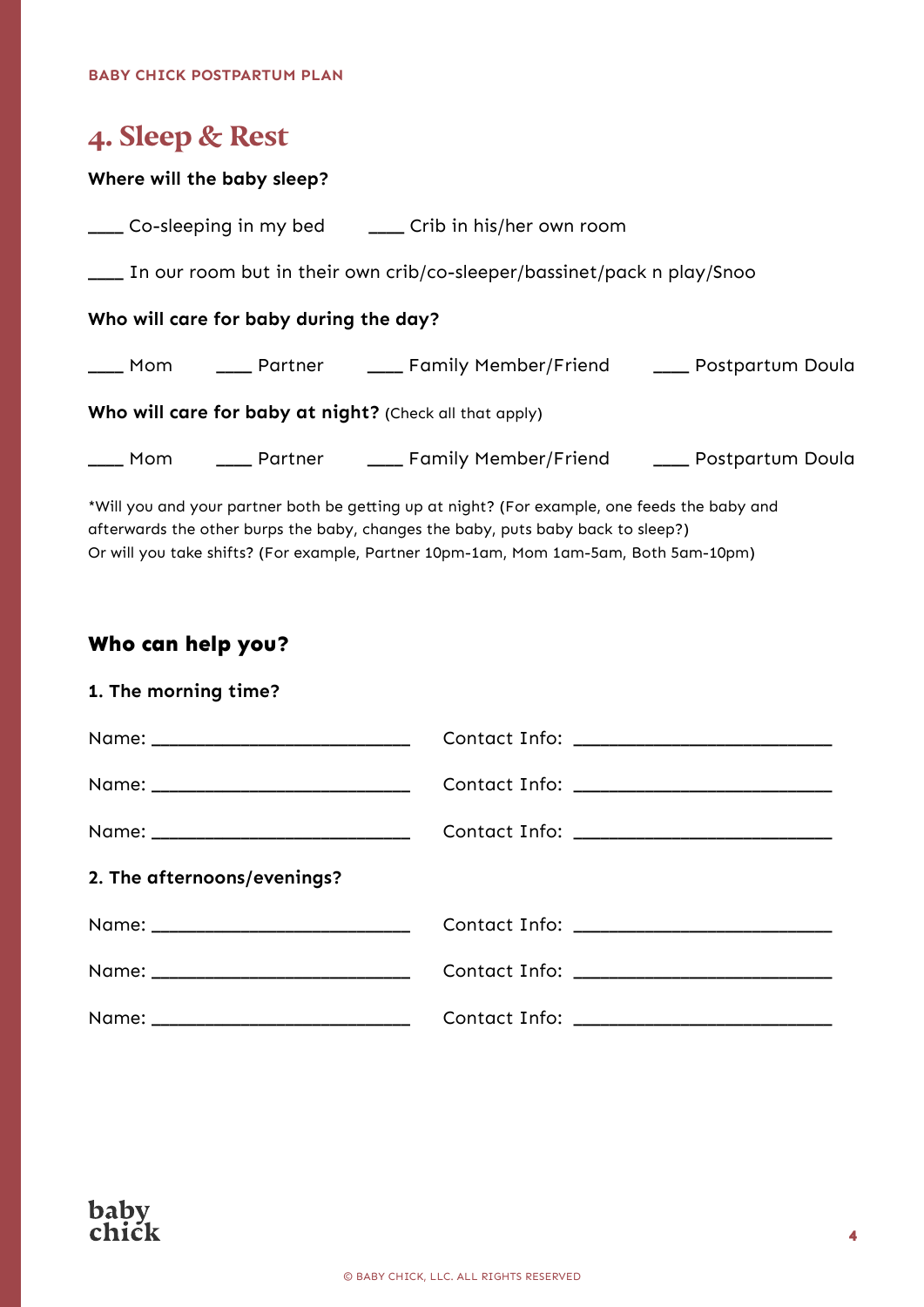| 3. Overnight?                                                           |  |  |  |
|-------------------------------------------------------------------------|--|--|--|
|                                                                         |  |  |  |
|                                                                         |  |  |  |
|                                                                         |  |  |  |
| 4. Who can "move-in" for a week or two for extra support?               |  |  |  |
|                                                                         |  |  |  |
|                                                                         |  |  |  |
|                                                                         |  |  |  |
|                                                                         |  |  |  |
| <b>Local Resources for Rest &amp; Sleep</b><br><b>Postpartum Doulas</b> |  |  |  |
|                                                                         |  |  |  |
|                                                                         |  |  |  |
|                                                                         |  |  |  |
| Day Nannies / Night Nannies                                             |  |  |  |
|                                                                         |  |  |  |
|                                                                         |  |  |  |

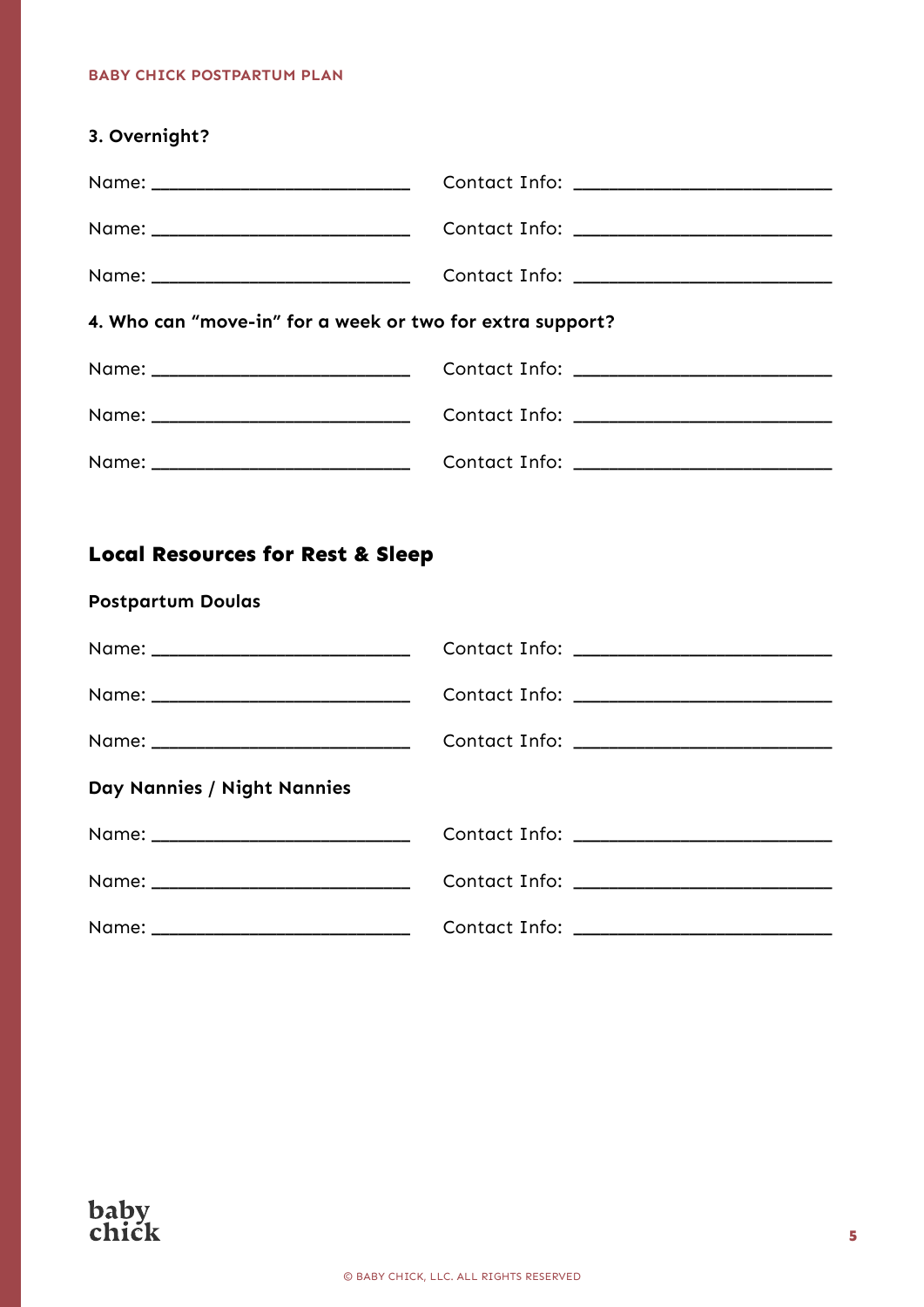## 5. Food & Hydration

### Frozen meals to prepare:

| Grocery stores that deliver or have curbside pick-up:                       |  |
|-----------------------------------------------------------------------------|--|
|                                                                             |  |
|                                                                             |  |
| Restaurants that offer delivery & take-out:                                 |  |
|                                                                             |  |
|                                                                             |  |
|                                                                             |  |
| MealTrain.com: list who can bring you food during the first month with baby |  |
|                                                                             |  |
|                                                                             |  |
|                                                                             |  |
|                                                                             |  |
|                                                                             |  |
|                                                                             |  |
|                                                                             |  |

\* Remember to list any diet restrictions, food allergies, or food preferences when setting up your Meal Train.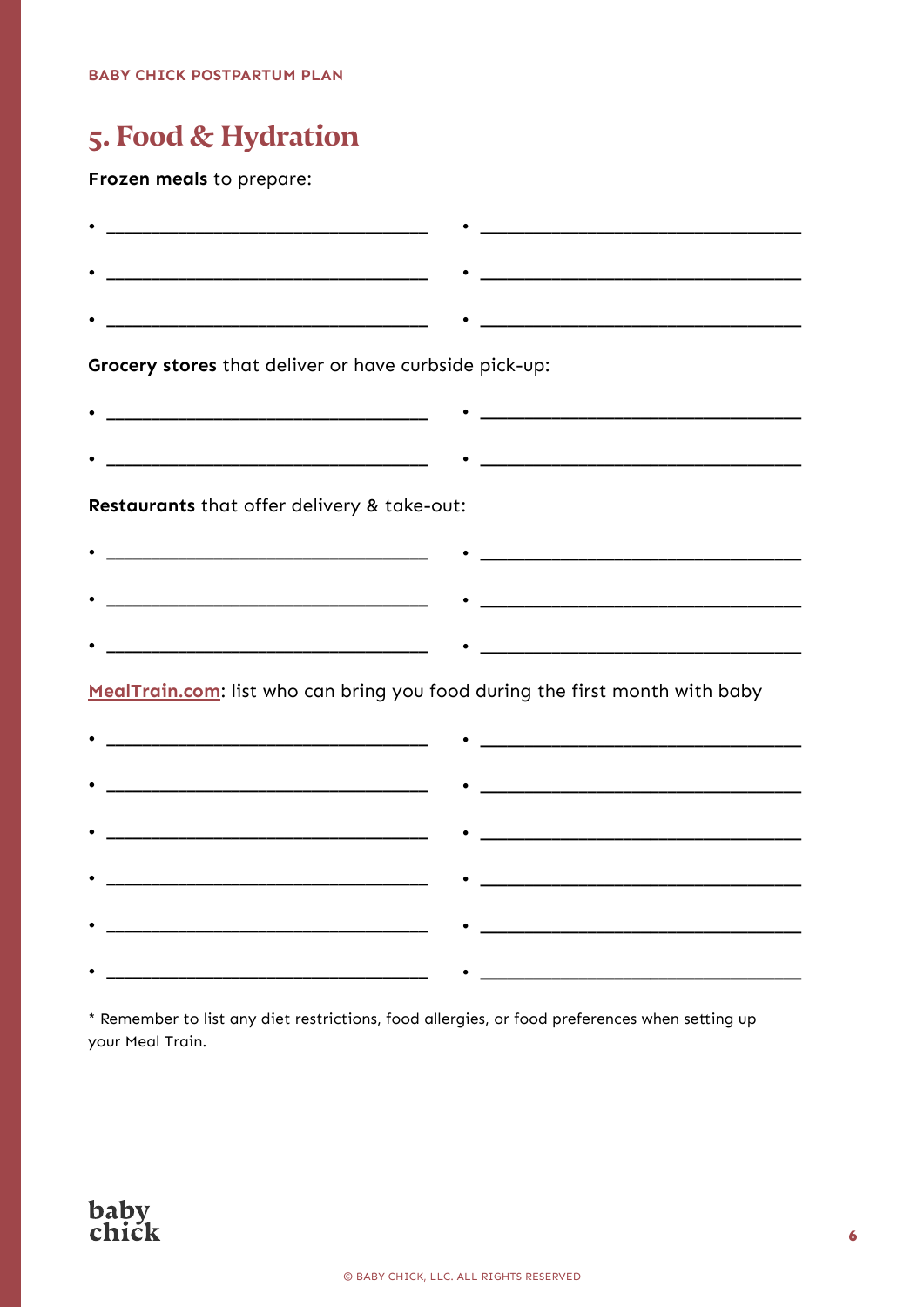## **6. Breastfeeding/ Bottle-Feeding Support**

I plan to:

| Breastfeed on a schedule<br>__ Breastfeed on demand |
|-----------------------------------------------------|
|-----------------------------------------------------|

 $\bullet$   $\overbrace{\hspace{25mm}}$   $\overbrace{\hspace{25mm}}$   $\overbrace{\hspace{25mm}}$   $\overbrace{\hspace{25mm}}$ 

|  | __ Pump and bottle feed |  | Formula feed |  |
|--|-------------------------|--|--------------|--|
|  |                         |  |              |  |

Who will support and encourage your feeding choices? (Friends, relatives)

| ____ |
|------|
|      |
|      |

## **Local Resources for Infant Feeding**

| Postpartum Doulas: (DONA.org, CAPPA.net, DoulaMatch.net) |  |  |  |
|----------------------------------------------------------|--|--|--|
|----------------------------------------------------------|--|--|--|

| <b>Lactation Consultants (ILCA.org)</b> |  |
|-----------------------------------------|--|
|                                         |  |
|                                         |  |
|                                         |  |
| Doctor/Midwife                          |  |
|                                         |  |
|                                         |  |
|                                         |  |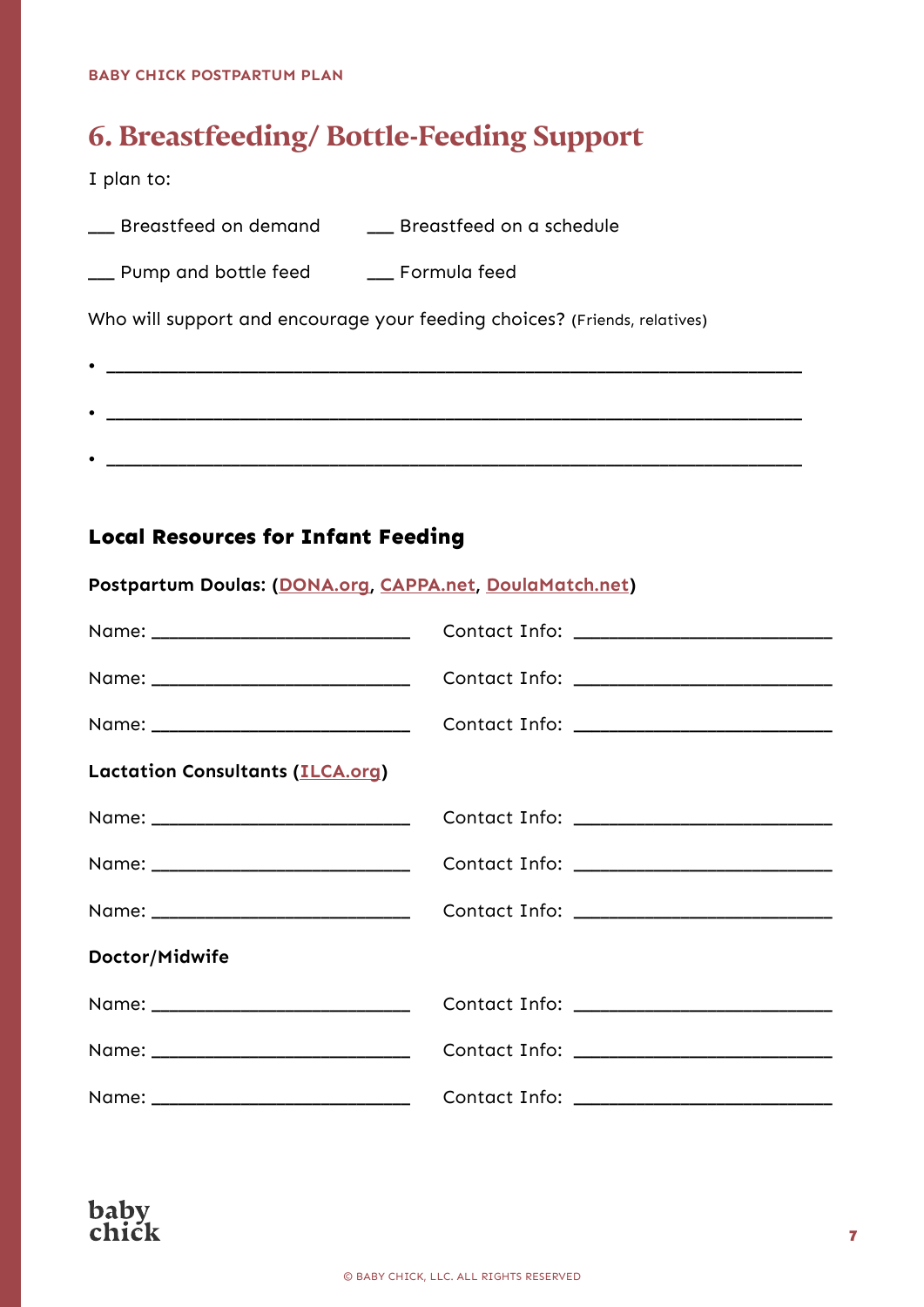| Pediatrician                                                    |  |  |  |  |
|-----------------------------------------------------------------|--|--|--|--|
|                                                                 |  |  |  |  |
|                                                                 |  |  |  |  |
| Breastfeeding Support Groups/ La Leche League Groups (LLLI.org) |  |  |  |  |
|                                                                 |  |  |  |  |
|                                                                 |  |  |  |  |
|                                                                 |  |  |  |  |

## **7. Sibling Support**

**Who can help watch over and care for your older children when mom and baby return home?**

| Contact Info: _____________________________                                                                                                                     |
|-----------------------------------------------------------------------------------------------------------------------------------------------------------------|
|                                                                                                                                                                 |
|                                                                                                                                                                 |
| Any special needs or routines that are important for them to know about your<br>child(ren)? (For example, diet, allergies, medications, routine/schedule, etc.) |
|                                                                                                                                                                 |
|                                                                                                                                                                 |
|                                                                                                                                                                 |
| Ways I plan to have my child(ren) bond with the new baby:                                                                                                       |
|                                                                                                                                                                 |
|                                                                                                                                                                 |
|                                                                                                                                                                 |
|                                                                                                                                                                 |

## baby<br>chick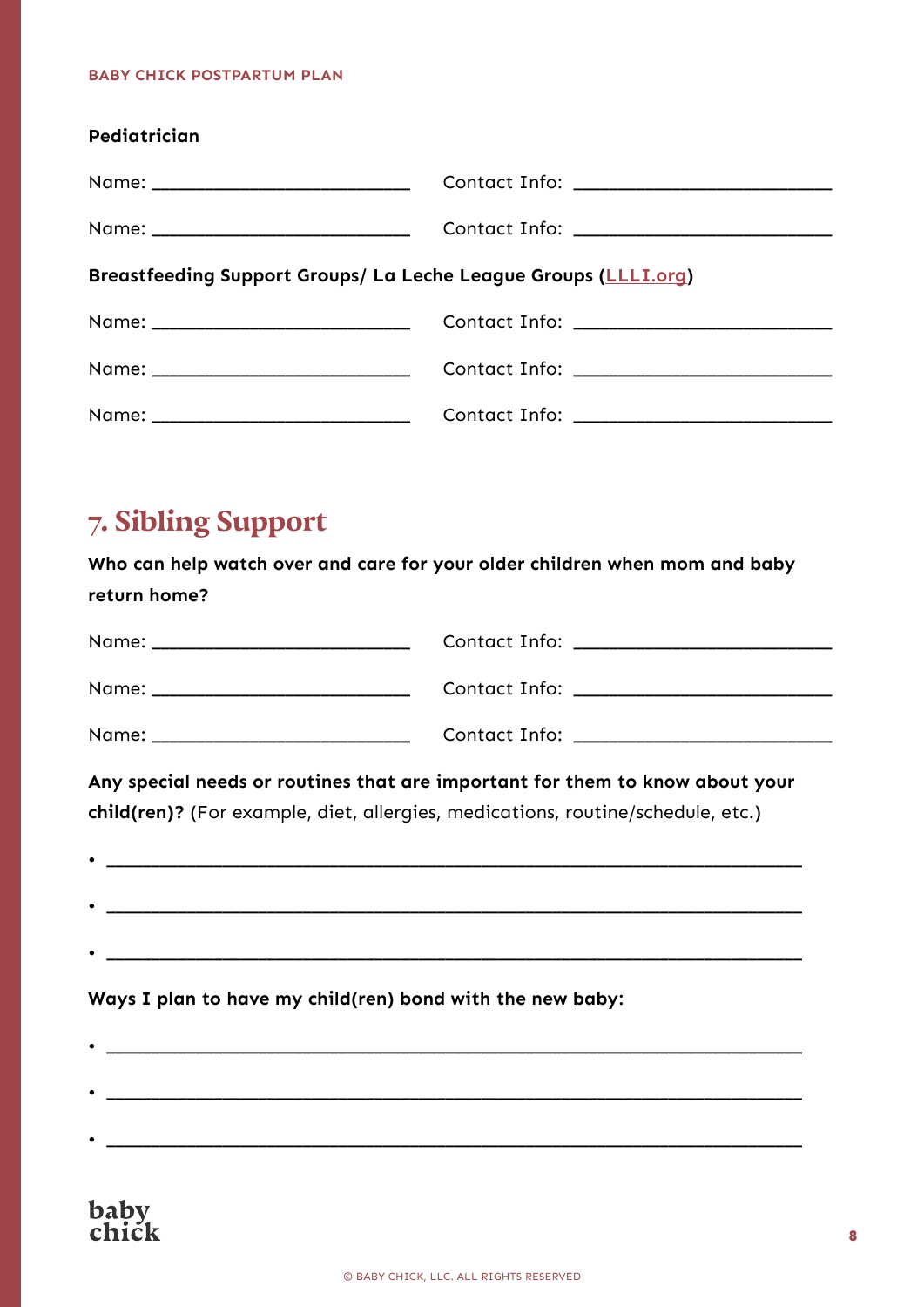## **8. Pet Support**

### **Who can help care for your pets when you return home with baby?**

| Any special needs or routines that are important to know about your pet(s)?<br>(For example, diet, medications, routine/schedule, etc.) |  |  |  |
|-----------------------------------------------------------------------------------------------------------------------------------------|--|--|--|
|                                                                                                                                         |  |  |  |
|                                                                                                                                         |  |  |  |
|                                                                                                                                         |  |  |  |

## **9. Mommy & Daddy Time/ Me Time**

### **MOM**

### **What calms you?**

**What brings you joy? What makes you laugh?**

 $\bullet$  . The contract of the contract of the contract of the contract of the contract of the contract of the contract of the contract of the contract of the contract of the contract of the contract of the contract of the co

| ____ |        |
|------|--------|
|      |        |
|      |        |
| ___  | ______ |

• \_\_\_\_\_\_\_\_\_\_\_\_\_\_\_\_\_\_\_\_\_\_\_\_\_\_\_\_\_\_\_\_\_\_\_\_ • \_\_\_\_\_\_\_\_\_\_\_\_\_\_\_\_\_\_\_\_\_\_\_\_\_\_\_\_\_\_\_\_\_\_\_\_

• \_\_\_\_\_\_\_\_\_\_\_\_\_\_\_\_\_\_\_\_\_\_\_\_\_\_\_\_\_\_\_\_\_\_\_\_ • \_\_\_\_\_\_\_\_\_\_\_\_\_\_\_\_\_\_\_\_\_\_\_\_\_\_\_\_\_\_\_\_\_\_\_\_

• \_\_\_\_\_\_\_\_\_\_\_\_\_\_\_\_\_\_\_\_\_\_\_\_\_\_\_\_\_\_\_\_\_\_\_\_ • \_\_\_\_\_\_\_\_\_\_\_\_\_\_\_\_\_\_\_\_\_\_\_\_\_\_\_\_\_\_\_\_\_\_\_\_

 $\bullet$   $\overline{\phantom{a}}$   $\overline{\phantom{a}}$   $\overline{\phantom{a}}$   $\overline{\phantom{a}}$   $\overline{\phantom{a}}$   $\overline{\phantom{a}}$   $\overline{\phantom{a}}$   $\overline{\phantom{a}}$   $\overline{\phantom{a}}$   $\overline{\phantom{a}}$   $\overline{\phantom{a}}$   $\overline{\phantom{a}}$   $\overline{\phantom{a}}$   $\overline{\phantom{a}}$   $\overline{\phantom{a}}$   $\overline{\phantom{a}}$   $\overline{\phantom{a}}$   $\overline{\phantom{a}}$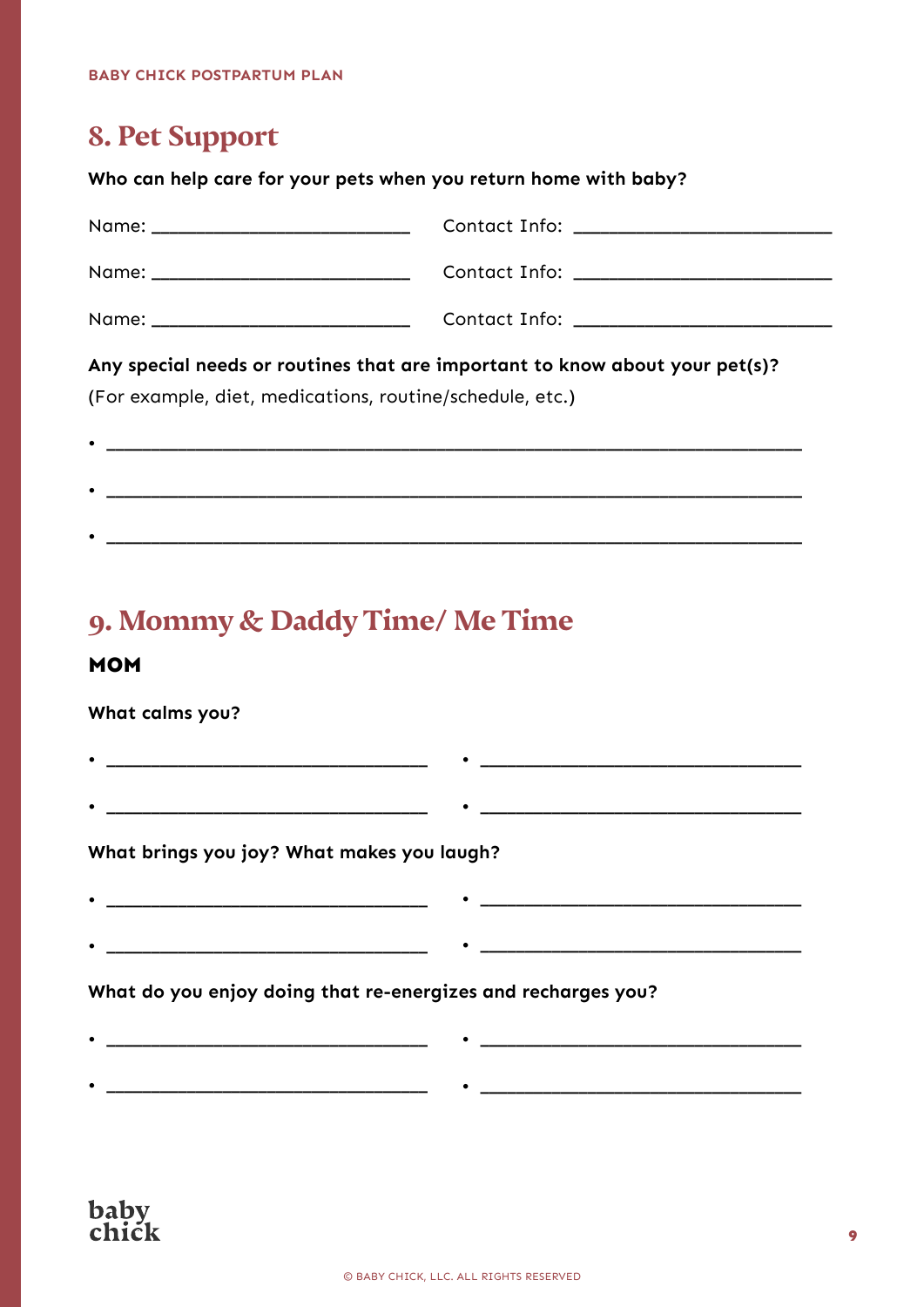## What food or items provide me comfort?

| <u> 1989 - Johann Barbara, martxa alemaniar arg</u>                                                                   |                                                                                                                       |
|-----------------------------------------------------------------------------------------------------------------------|-----------------------------------------------------------------------------------------------------------------------|
| <u> 1989 - Johann Harry Harry Harry Harry Harry Harry Harry Harry Harry Harry Harry Harry Harry Harry Harry Harry</u> |                                                                                                                       |
| What are ways my partner can help me feel recharged?                                                                  |                                                                                                                       |
|                                                                                                                       |                                                                                                                       |
|                                                                                                                       |                                                                                                                       |
| <b>Partner</b>                                                                                                        |                                                                                                                       |
| What calms you?                                                                                                       |                                                                                                                       |
|                                                                                                                       |                                                                                                                       |
|                                                                                                                       |                                                                                                                       |
| What brings you joy? What makes you laugh?                                                                            |                                                                                                                       |
|                                                                                                                       |                                                                                                                       |
|                                                                                                                       |                                                                                                                       |
| What do you enjoy doing that re-energizes and recharges you?                                                          |                                                                                                                       |
|                                                                                                                       |                                                                                                                       |
| <u> 1989 - Johann Barn, mars ann an t-Amhain an t-Amhain an t-Amhain an t-Amhain an t-Amhain an t-Amhain an t-Amh</u> | <u> 1989 - Johann Barn, amerikan besteman besteman besteman besteman besteman besteman besteman besteman besteman</u> |
| What food or items provide me comfort?                                                                                |                                                                                                                       |
|                                                                                                                       | <u> 1989 - Johann Barbara, margaret eta idazlea (h. 1989).</u>                                                        |
|                                                                                                                       |                                                                                                                       |
| What are ways my partner can help me feel recharged?                                                                  |                                                                                                                       |
|                                                                                                                       |                                                                                                                       |
|                                                                                                                       |                                                                                                                       |
|                                                                                                                       |                                                                                                                       |

baby<br>chick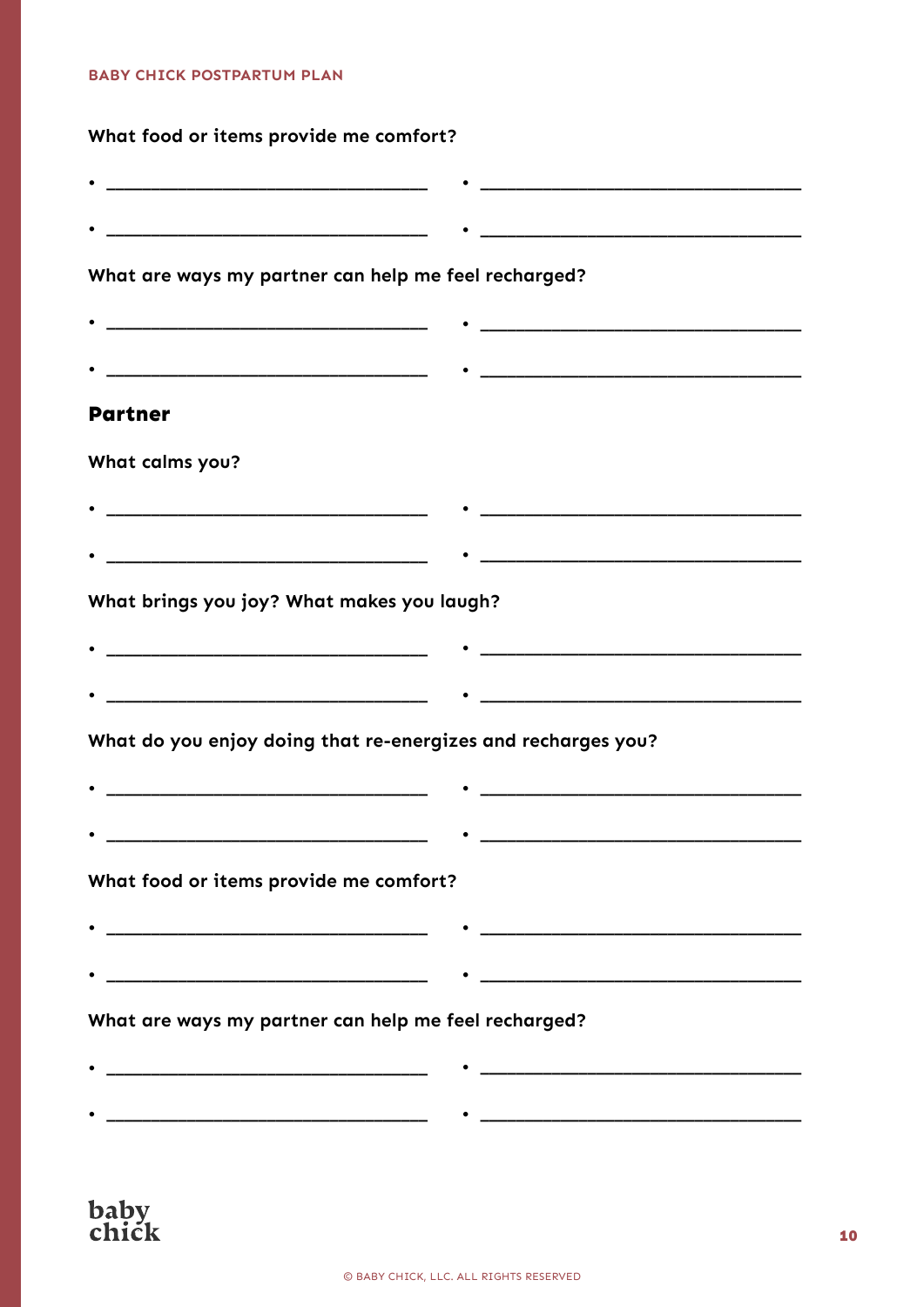### **Together**

What activities do you both enjoy doing together that will help you reconnect as a couple?

| It is important in our relationship that we: |                                                                               |
|----------------------------------------------|-------------------------------------------------------------------------------|
|                                              |                                                                               |
|                                              |                                                                               |
|                                              |                                                                               |
|                                              |                                                                               |
|                                              |                                                                               |
|                                              | Who can provide occasional childcare for you to make these activities happen? |
| (Friends, family, childcare professionals)   |                                                                               |
|                                              |                                                                               |
|                                              |                                                                               |
|                                              |                                                                               |
|                                              |                                                                               |

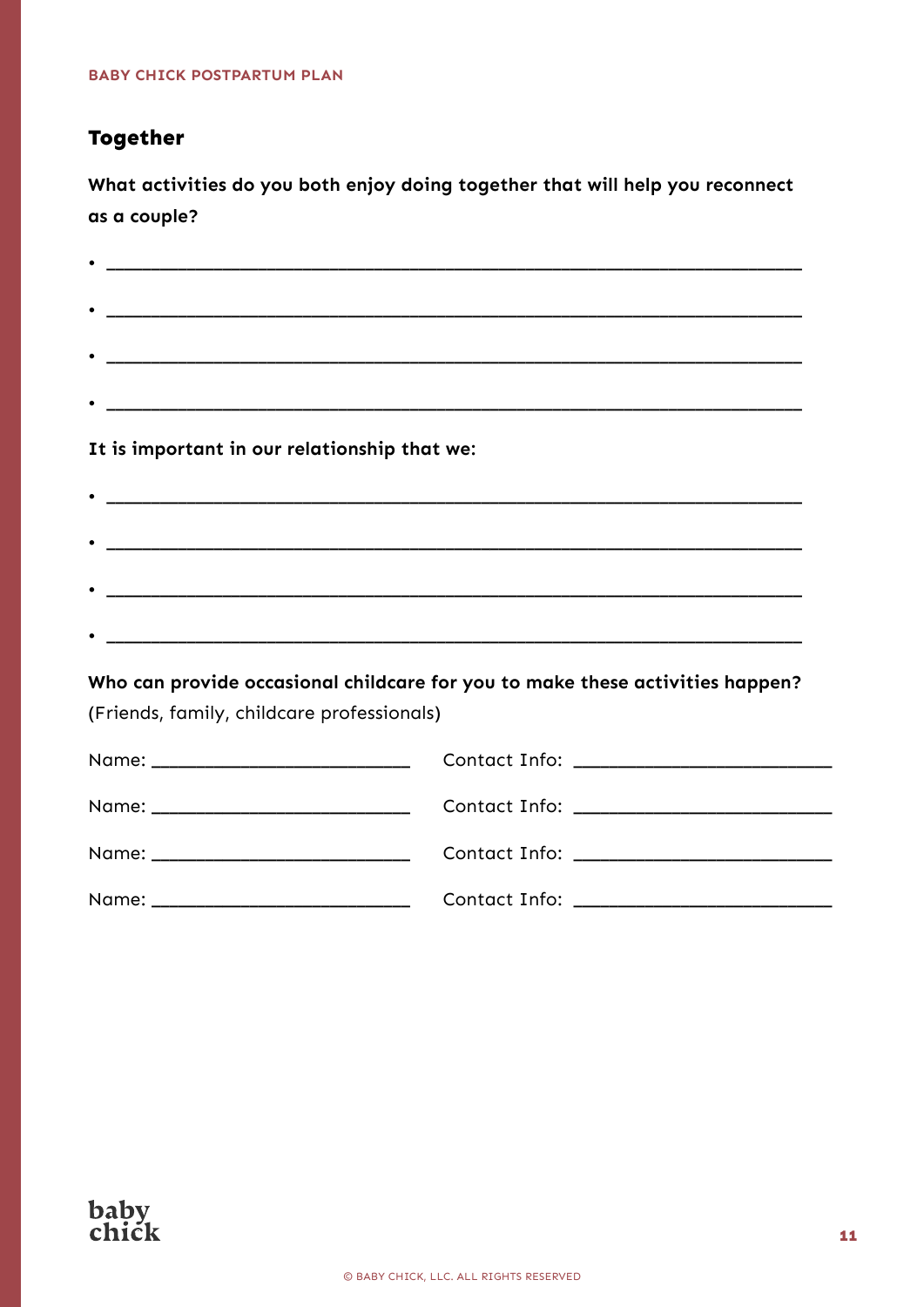## **10. Community Support**

### **Who do I know that has a baby or young children?**

| ____ |  |
|------|--|
|      |  |
| ____ |  |
|      |  |

**What are some groups, organizations, or other resources that I can connect with that have parents with young babies?**

| -  |  |
|----|--|
| __ |  |
|    |  |

\*Some examples: mom groups, breastfeeding support groups, house of worship groups, colleagues at work, childbirth education classes I took, prenatal/ postnatal fitness classes, common friends, "mommy's day out" programs, or online discussion groups.

• \_\_\_\_\_\_\_\_\_\_\_\_\_\_\_\_\_\_\_\_\_\_\_\_\_\_\_\_\_\_\_\_\_\_\_\_

• \_\_\_\_\_\_\_\_\_\_\_\_\_\_\_\_\_\_\_\_\_\_\_\_\_\_\_\_\_\_\_\_\_\_\_\_

### **Online Resources**

• [Baby-Chick.com](http://baby-chick.com/)

| ______________________ | ______________ |
|------------------------|----------------|
|                        |                |
|                        |                |
|                        |                |

• \_\_\_\_\_\_\_\_\_\_\_\_\_\_\_\_\_\_\_\_\_\_\_\_\_\_\_\_\_\_\_\_\_\_\_\_

• \_\_\_\_\_\_\_\_\_\_\_\_\_\_\_\_\_\_\_\_\_\_\_\_\_\_\_\_\_\_\_\_\_\_\_\_ • \_\_\_\_\_\_\_\_\_\_\_\_\_\_\_\_\_\_\_\_\_\_\_\_\_\_\_\_\_\_\_\_\_\_\_\_

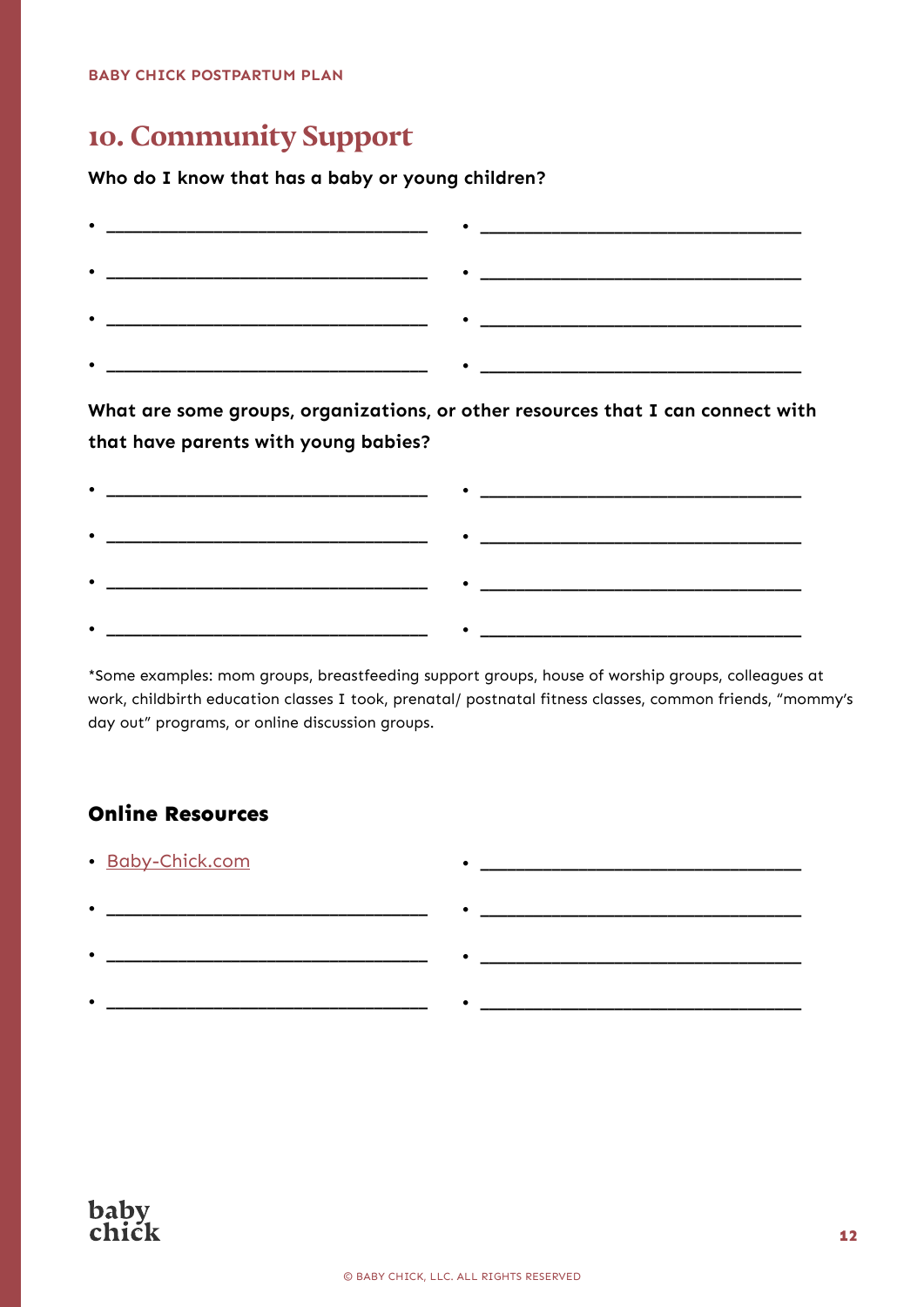hahy chick

## **11. Mental Health Support**

Perinatal mood and anxiety disorders (PMADs) affect up to 20% of pregnant people and new parents. Fathers can experience depression and anxiety disorders too after baby's birth. This is why it's important to have some resources in place as well as a list of local mental health care professionals who have expertise in PMADs in your area. These professionals can assist with counseling and medication when necessary.

### **Do you and your partner know the signs of PMADs?** \_\_\_ Yes \_\_\_\_ No

\_\_\_ I have talked with my OB, midwife, and doula about the baby blues.

\_\_\_ I have talked with my OB, midwife, and doula about perinatal mood and anxiety disorders.

\_\_\_ I have talked with my partner about perinatal mood and anxiety disorders.

\_\_\_ I will be aware of my own mood changes after childbirth and ask for help if I need it.

### **Who is supportive that can I call if I'm feeling blue and need someone to listen?**

|                                                                                                                                       | Contact Info: ____________________________                                          |
|---------------------------------------------------------------------------------------------------------------------------------------|-------------------------------------------------------------------------------------|
|                                                                                                                                       | Contact Info: _____________________________                                         |
| What are some local postpartum support groups that I can turn to?<br>*Make a note of the group name, meeting place, and meeting time. |                                                                                     |
|                                                                                                                                       |                                                                                     |
|                                                                                                                                       | Contact Info: ______________________________                                        |
| postpartum/family/marriage therapy?                                                                                                   | Who are some mental health professionals that I can connect with that specialize in |
|                                                                                                                                       | Contact Info: ____________________________                                          |